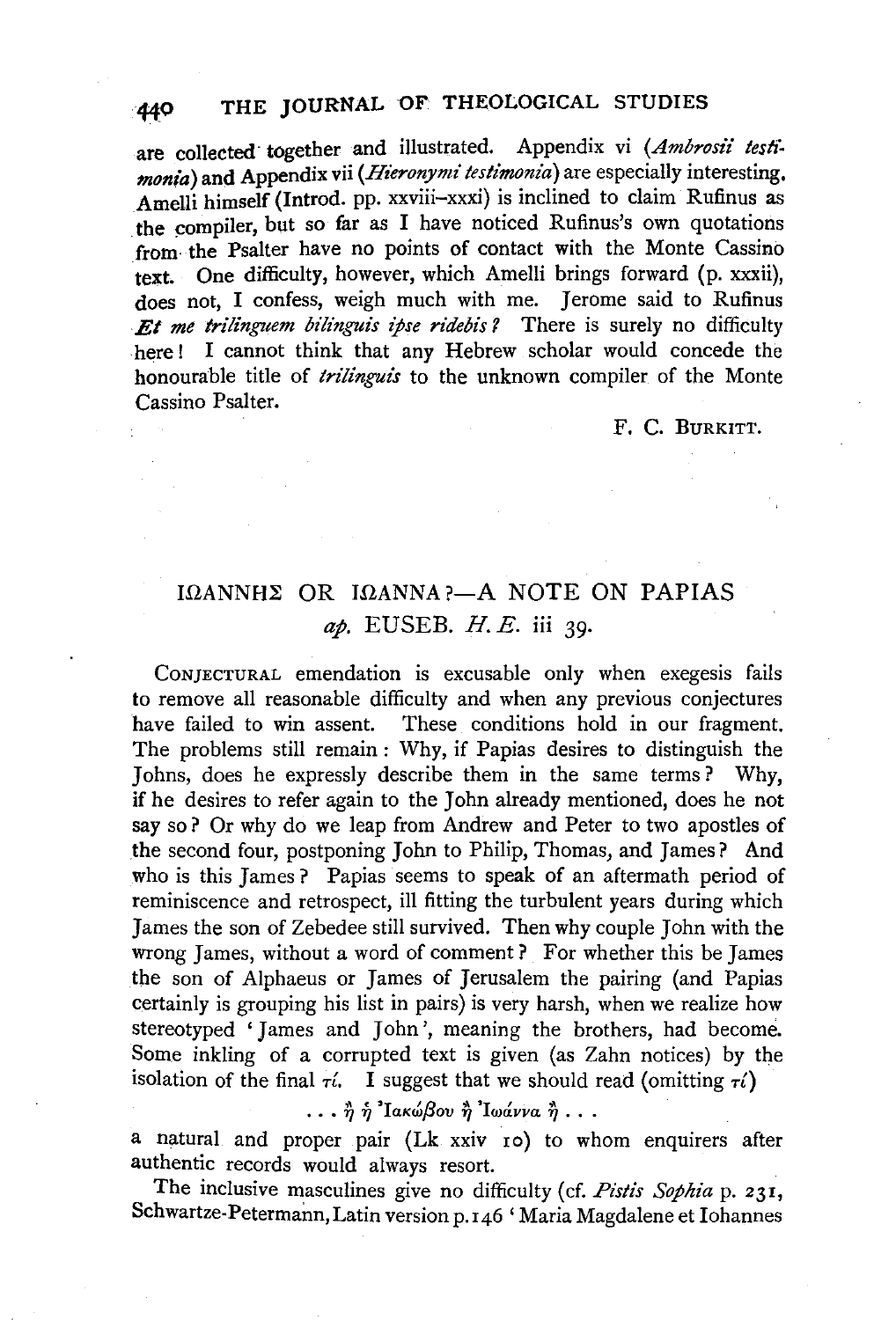*παρθένος* erunt praestantissimi inter meos μαθητὰς omnes'; and see Acts vi I, 2, 7 al.).  $\pi \rho \epsilon \sigma \beta \dot{\nu} \tau \epsilon \rho \partial \nu$  in its non-technical sense is as applicable to women as. to men.<sup>1</sup> The insertion of women in the list is capable of explanation. Papias was collecting authentic λόγοι των πρεσβυτέρων with his eye on current Gnostic prolixities (τοίς τα πολλά λέγουσιν). We may suppose that Gnosticism had already selected its *dramatis personae.*  In later Gnostic writings the women are prominent. In the *Pistis Sophia* their persistent interruptions are reproved (see also *Apostolic Church Order* § 26) by the Apostles, among whom Philip, Thomas, and Matthew are an inner triad (Lat. vers. Schwartze-Petermann pp. 47, 48, 'Tres testes sunt P. et T. et M. ').2 Papias writes,' I vouch for the truth of *my A6yot.* They come from the very sources-Andrew, Peter, Philip, Thomas, Mary the (mother) of James, Joanna, Matthew-to which my opponents attribute *their* prolixities. I investigated all I could collect from these sources, as well as the more recent statements of Aristion and John '.

It need not be pointed out how swift and easy corruption of the text would be in unskilled hands ; and lame explanations, such as that of Eusebius, would become imperative.

E. ILIFF ROBSON.

### THE ORIGINAL LANGUAGE OF THE ODES OF SOLOMON.

(i) STUDENTS of the Odes of Solomon should be grateful to Dom Connolly for calling attention in your last issue  $(p, 315)$  to an expression that appears to him to supply 'almost conclusive evidence that our present Syriac text is a translation from Greek'. In the other 'several cases' in which, he says, 'the Syriac seems obviously to be turning Greek expressions', the evidence appears to me futile (as I have endeavoured to shew)<sup>3</sup>; but there is no futility in his observations

<sup>1</sup> Perhaps even in the technical sense also, as  $\beta a\sigma\iota\lambda\epsilon\hat{\iota}s$  (in later Greek, at least)

includes king and queen.<br><sup>2</sup> Joanna does not occur in *Pistis Sophia* itself, but I strongly suspect her presence, p. 202, Lat. vers. p. 129, in place of John. The apology and hesitation of the speaker, as if speaking for the first time, are alien to John, but especially natural in a woman and after the recent rebuke by St Peter. The context would be altered

to fit the error once committed.<br><sup>3</sup> See my *Light on the Gospel from an Ancient Poet* pp. 189-190, 223-224.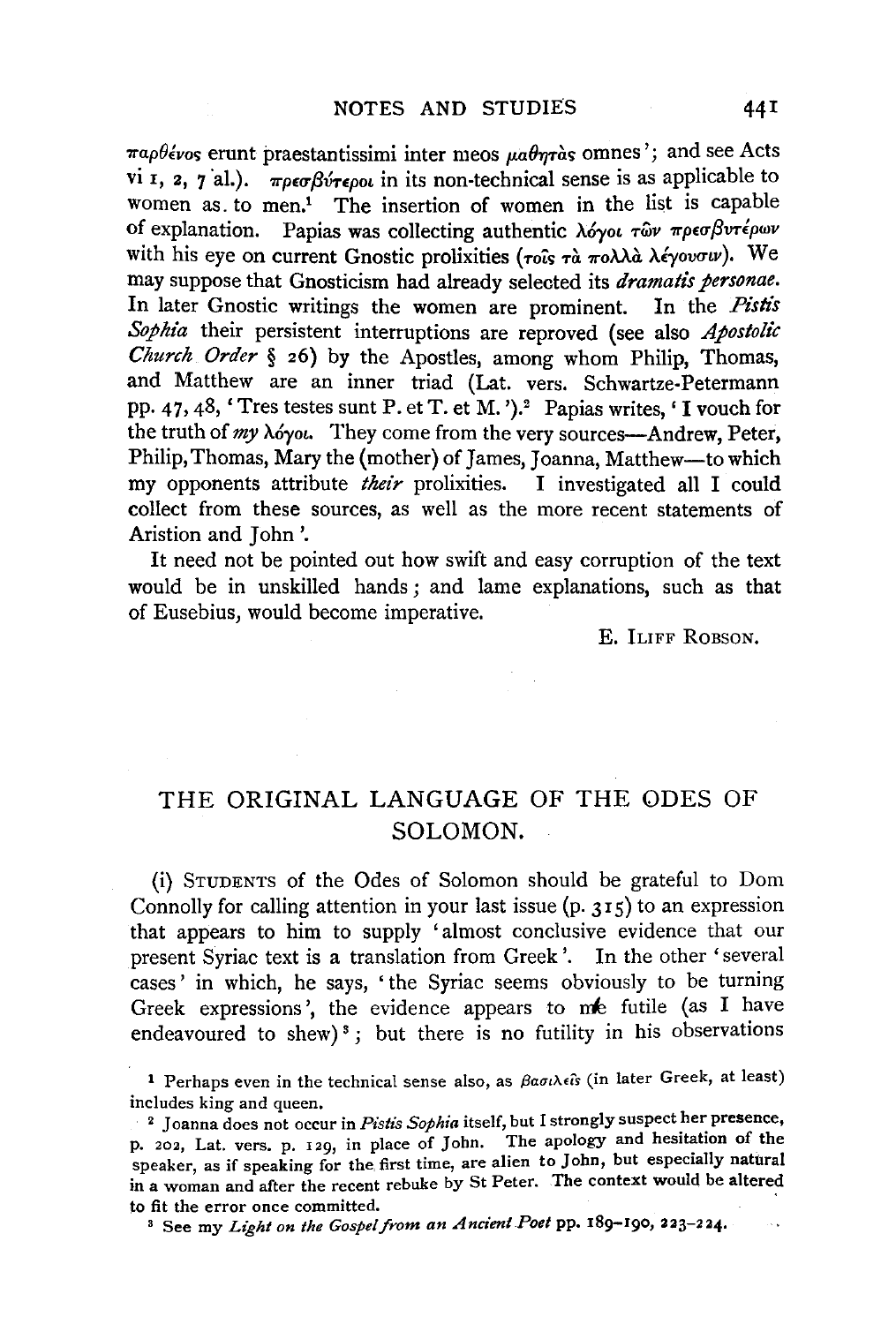on Ode xli r6, which he renders 'The Christ in truth is one.: *and He was known from before the constitutlon* of *the world'.* I condense his argument as follows.

'From [before J the *constitution* of the world' is the Peshitta rendering of  $d\pi\hat{\phi}$  (or  $\pi\rho\hat{\phi}$ ) καταβολής κόσμου in seven out of ten cases in the New Testament. But *syr. vet.* avoids the italicized word, which is comparatively rare outside the Peshitta New Testament. Syriac has other words, corresponding to the Hebrew ones, to express 'foundation'. Moreover, Hebrew and Old Testament Syriac regularly speak of the foundation of the *earth,* or *habitable world* (which is not the word used ere<sup>1</sup>). Hence in Hebrew, and in Syriac translations of Hebrew, 'we never find "constitution of the world"', the phrase used here. 'How then', asks Dom Connolly, 'does it come into the Odes? Obviously as a Syriac translation of  $\pi \rho \delta$   $\kappa \alpha \tau a \beta o \lambda \hat{\eta} s$  *kóg wov* by one who was familiar with the usual Peshitta version of this phrase'.

In reply to this, in the first place I am not sure whether the coincidence of a single phrase in some writer (date unknown) and in the Authorized Version of the Bible, should be accepted as proving 'obviously' that he was 'familiar with the usual English version'. Nevertheless the argument seems to me strong. If it cannot be answered, and if two or three more such instances could be alleged, the conclusion might become irresistible. But at present it seems to me that judgement should be suspended for the following reasons bearing on this particular passage.

(1) The word used by the Peshitta is a literal rendering of  $\kappa a \tau a \beta o \lambda \eta$ , 'laying down' or 'casting down'. The Greek has very various meanings in various contexts, and has led Origen and Chrysostom into strange interpretations. Neither the Greek nor the Syriac means exactly *'constitution'.* Jerome (on Eph. i 4) says rightly 'Non id ipsum autem Ka-raf3oA.~ quod *constitutio* sonat ', where see context. Origen took  $\kappa a\tau a\beta o\lambda\eta$ , in the phrase 'foundation of the world', as meaning 'casting down', and the Syriac has a kindred meaning in Heb. xi rr VHh.2

( 2) Of the two Scriptural passages that describe in poetic detail the Creation of the World, one, in Job, expressly mentions God as *'casting downs* the corner-stone' just before He 'shut up the sea with doors'. The other, in Proverbs, mentioning 'the sea' first (Prov. viii 29 'when he gave to the sea its bound ... when he marked out the foundations

<sup>1</sup> The word used here is 'world ' in the sense of time, as 'the *world* to come', 'the ancient *world',* &c. 2 See Payne Smith *Thesa1trus Syriacus* col. 3928. 3 Job xxxviii 6 R. V. ' *laid',* but He b. *'shot'* or ' *threw',* and so Targ. and Syr.

Comp. *Joma 54b* 'The Holy One, blessed be He, *threw a stone into the sea, and on this was the world founded* (Job xxxviii 6) '·